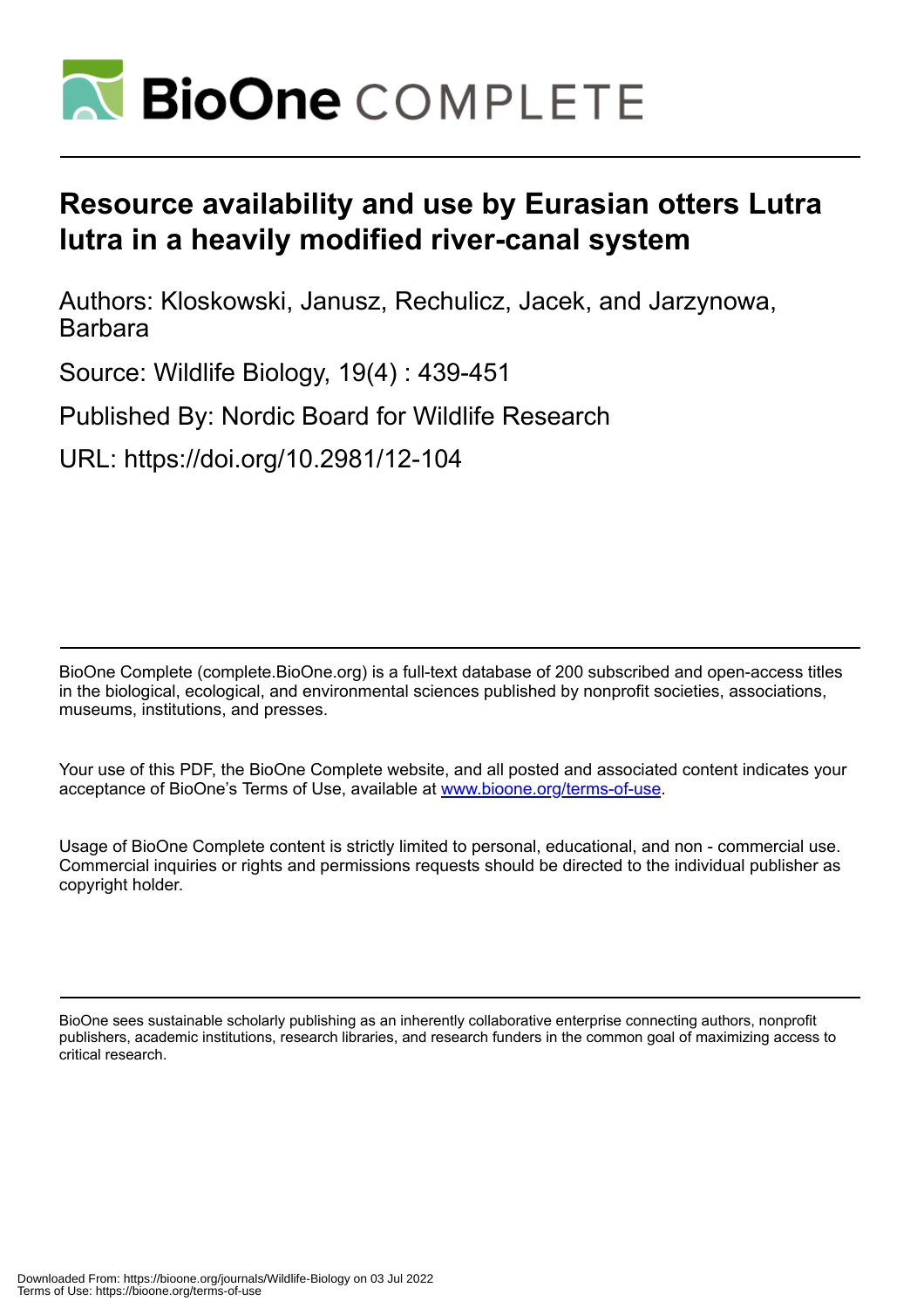## Resource availability and use by Eurasian otters Lutra lutra in a heavily modified river-canal system

## Janusz Kloskowski, Jacek Rechulicz & Barbara Jarzynowa

The freshwater habitats of semi-aquatic carnivores in Europe have undergone substantial alterations due to regulation and construction of artificial watercourses. We compared seasonal estimates of otter Lutra lutra food composition with concomitantly collected data on fish availability and otter holt location in a strongly human-modified ecosystem comprising the upper stretches of the Wieprz-Krzna Canal, the longest artificial waterway in Poland, and an associated regulated river. Concrete lining of the canal, extreme water level variation and regular vegetation clearance to enhance water flow substantially limited otter food and shelter resources, yet the canal offered attractive habitats for some fish and hibernating amphibians, while otter resting sites were available at the closely adjacent river. The taxonomic composition of fish in the otter diet, reconstructed based on faecal analysis, was largely reflected in electrofishing catches. Fish communities in our study area were numerically dominated by small-sized species and otters fed on very small fish (median seasonal total lengths: 46-54 mm). Either the smaller fish in the population were taken or prey sizes did not differ from those available. The significant contribution of amphibians and waterbirds to otter diet (seasonally 41-75% in terms of biomass) indicated poor fish supplies for otters in the canal-river system. High trophic diversity, compared to other otter studies in temperate climatic conditions, indicates that otters facing unstable food conditions exhibit great flexibility in their diet, which may facilitate colonisation of anthropogenic, depauperate environments. Otter occurrence provides little opportunity for conflict with human economic interests in ecosystems that are highly managed for purposes other than fish production. Since anthropogenic habitats are typically poor in some resources, such as shelter structures, their suitability for otters can be enhanced by ensuring good connectivity with nearby less-disturbed habitats, where the necessary resources can be supplemented.

Key words: artificial waterways, Eurasian otter, human-modified habitats, Lutra lutra, prey selectivity, trophic diversity

Janusz Kloskowski, Department of Nature Conservation, Institute of Biology, Maria Curie-Skłodowska University, Akademicka 19, 20-033 Lublin, Poland - e-mail: januszkl@poczta.umcs.lublin.pl

Jacek Rechulicz, Department of Hydrobiology, University of Life Sciences in Lublin, Dobrzańskiego 37, 20-262 Lublin, Poland - e-mail: jacek.rechulicz@up.lublin.pl

Barbara Jarzynowa, Department of Biological Bases of Animal Production, University of Life Sciences in Lublin, Akademicka 13, 20-950 Lublin, Poland

Corresponding author: Janusz Kloskowski

Received 12 September 2012, accepted 9 May 2013

#### Associate Editor: Christophe Bonenfant

Riverine ecosystems in Europe have changed substantially over the last few centuries due to large-scale anthropogenic influences such as river management, water pollution and construction of artificial watercourses. These changes have precipitated biodiversity loss, including declines in semi-aquatic carnivores (e.g. Mason 1995, Lodé et al. 2001). Human alteration of freshwater ecosystems is now so pervasive

© WILDLIFE BIOLOGY 19:4 (2013) 439

that most carnivore populations live in habitats modified and (in varying degrees) managed by humans. While research and conservation efforts have traditionally focussed on natural ecosystems as strongholds for wildlife and points of reference for restorative management, carnivore adaptations to, and performance in, novel habitats merit more attention than they have received (cf. Gallagher &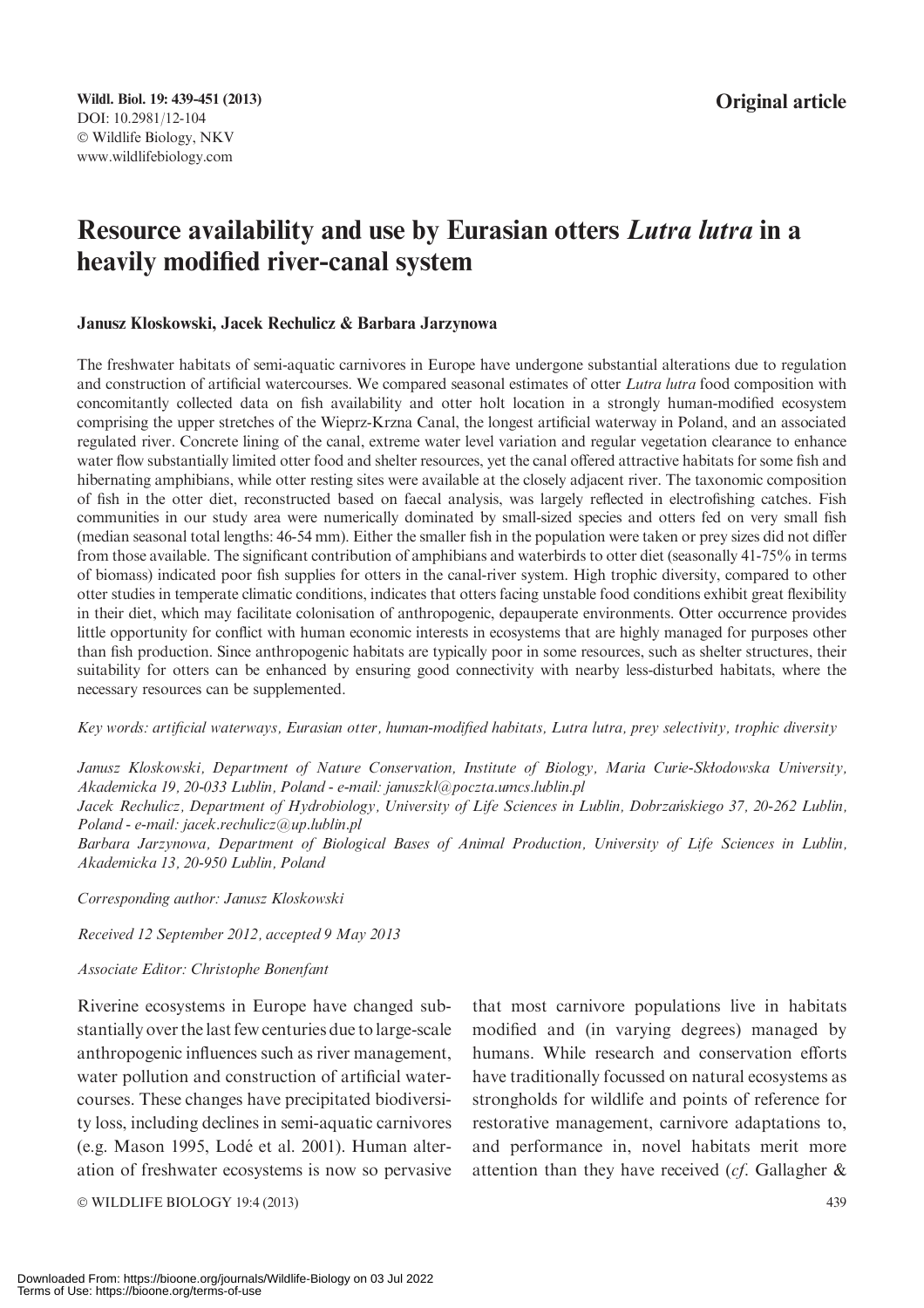Carpenter 1997, Western 2001). The Eurasian otter Lutra lutra, a top aquatic predator, has long been characterised as a flagship species of undisturbed, healthy environments (Stevens et al. 2011), and habitat loss is considered the major cause of the decline of this species over much of its range in Europe. River regulation and construction of dams, canals and draining dykes have been blamed for destruction of riparian cover and impoverishment of fish populations, which constitute the principal food resource for otters (reviewed by Mason 1995). However, following the recent population recovery in Europe (e.g. Chanin 2003, Romanowski 2006), otters have been reported to (re)settle in habitats previously deemed unfit because of scarce food supplies or human disturbance (Romanowski 2006). Their ability to colonise anthropogenic, lowbiodiversity environments casts doubt on the use of otters as a flagship species and an indicator of ecosystem health.

Since otter populations are food-limited (Kruuk et al. 1993, Ruiz-Olmo et al. 2001), assessment of potential prey resources and understanding of dietary preferences is essential for conservation and management of the species. It may also help to mitigate conflicts with human interests wherever otters exploit economically valuable fish resources (Kloskowski 2005, Almeida et al. 2012). However, with the exception of pond fisheries (Kloskowski 1999, Lanszki et al. 2001), the use of prey by otters in anthropogenically-impacted ecosystems remains poorly explored (see Sales-Luís et al. 2007). Fish abundance may affect otter distribution, timing of reproduction and natural mortality (Kruuk et al. 1987, Ruiz-Olmo et al. 2001; see also Lode´ 2002). Captivity experiments have demonstrated otter preference for fish and, among fish, for larger (intermediate) sizes, although prey size may interact with energetic content (Erlinge 1968, Topping & Kruuk 1996). On the other hand, most studies on free-living otters have indicated an opportunist foraging strategy, although some fish species and size ranges may be preferred, presumably due to species- or sizespecific vulnerability or nutritional value (e.g. Adrián & Delibes 1987, Kruuk et al. 1993, Almeida et al. 2012). In their review, Clavero et al. (2003) showed a latitudinal gradient in otter food composition, from a generalist strategy and diverse diet in the unstable food and hydrological conditions of Mediterranean areas to specialisation as piscivorous predators in relatively predictable temperate freshwater ecosystems. Also, otters are reported to breed more

regularly in complex and stable habitats, i.e. those providing predictable water, food and shelter resources (Ruiz-Olmo & Jiménez 2009).

Here, we investigated the use of food resources by otters in relation to fish availability in a highlymodified riverine habitat in eastern Poland. We compared seasonal estimates of otter diet from faecal analysis with results of concurrently conducted electrofishing catches in a system comprising a large, concrete-lined irrigation canal and an associated small regulated river, typical for the canal catchment area. We compared fish (in terms of abundance and diversity) and shelter resources provided by the canal and the adjacent river. We also searched for otter holts along these watercourses, as an indicator of availability of cover structures. Based on the characteristics of modified riverine ecosystems, we predicted that the habitat created by the heavily anthropogenically-influenced canal area would provide poor food resources for otters, especially in terms of fish abundance because of flow alteration, poor habitat structure and temporary dewatering; moreover, due to human alteration of hydrological cycles, fish supplies would be unstable in a manner inconsistent with their natural seasonality (Poff et al. 1997, Wolter 2001, Roberts & Rahel 2008). Also, owing to increased landscape homogeneity and concrete lining, shelter resources such as holts would be deficient (Chanin 2003), while availability of breeding and resting sites has been claimed as one of the factors limiting otter occurrence, especially in areas of high human activity (Mason & Macdonald 1986, Romanowski 2006). Our second prediction was that under conditions of low food abundance and predictability, otters should exhibit high dietary flexibility and little or no selectivity of prey species and size categories. Theoretical approaches based on optimality criteria (foraging theory), as well as empirical research, suggest that foragers broaden their diet to include lower-value prey taxa as the availability of highervalue prey declines (e.g. Schoe-ner 1971, Dill 1983; but see Juanes 1994). Analogously, with regard to prey size preferences, under conditions of poor fish availability, we would not expect any size selection by otters, even though large-sized fish are more profitable food than small fish due to greater energy return (Hislop et al. 1991). Since capture success is generally negatively correlated to prey size, smaller individuals may in fact be disproportionately taken from fish populations (cf. Temple 1987, Christensen 1996).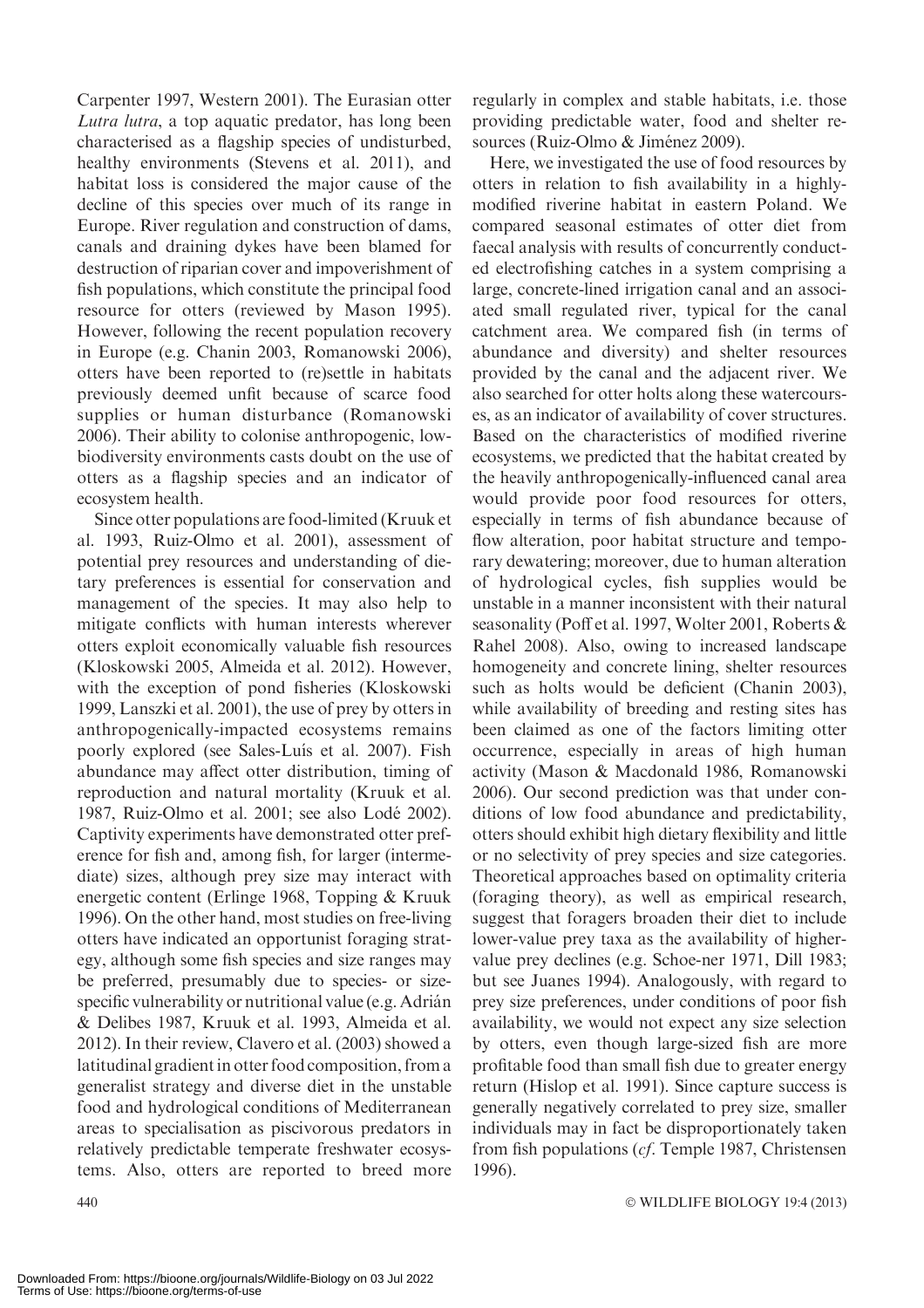## Material and methods

## Study area

Our study area was the upper reaches of the Wieprz-Krzna Canal and the lower reaches of the Swinka River in the southern part of the Polesie region of eastern Poland ( $51°3'N$ ,  $23°0'E$ ; Fig. 1). The 142-kmlong canal connecting the rivers Wieprz and Krzna is the longest artificial waterway in the country. Constructed in 1954-1961 as the main stem of a drainage/ irrigation system to boost agricultural production, the canal affects hydrological relations in an area of  $> 500,000$  ha. The extensive canal network has brought about degradation of vast peatland areas and serious decline of aquatic biodiversity in the zone of its hydrological influence (Radwan 1994), exacerbated by regulation of small rivers linked with the canal system. The uniform, trapezoidal canal bed is 4-7 m wide at its base. The slopes are lined with concrete slabs and the flow, regulated by numerous weirs, can be reversed in some stretches. Due to the trapezoidal profile, there can be a great variance in the width of the canal by season, with peak flows in spring and occasionally in autumn, when waters from the Wieprz River are conveyed for irrigation purposes and to feed storage reservoirs and ponds situated at the canal's lower reaches. In the summer, some canal sections can be nearly emptied due to maintenance which is carried out regularly, including clearance of vegetation (mainly Canadian waterweed Elodea canadensis and pondweed Potamogeton sp.) from the canal bed and margins to improve flow conditions. During electrofishing sessions, water depth at the deepest part varied between ca 0.6 m in the summer and 1.2 m in the autumn and spring. The Swinka River is a 37-km-long tributary of the Wieprz River. In its lowest reaches, it is ca 4 m wide and up to 1.1 m deep. As part of the canal system management scheme, large sections of the river were straightened and the banks rivetted with branches, but the natural, meandering bed, with scattered patches of common reed Phragmites australis and mannagrass Glyceria sp., has been partly preserved. The sampled river stretch runs roughly parallel to the canal at a distance of a few hundred metres and crosses it (see Fig. 1). Water from the canal can be conveyed to the Swinka River through a siphon structure in case of relative water surplus/deficit in the canal, but normally the concrete bed of the canal flows like an aqueduct over the river. As both watercourses receive sewage from many sources, concentrations of industrial and organic effluents locally exceed the acceptable limits

- WILDLIFE BIOLOGY 19:4 (2013) 441

set by the Polish State Inspection of Environmental Protection (WIOS<sup>2000</sup>). Although the area surrounding our study sites is agricultural, the adjacent landscape (ca 2 km north of the canal) is dominated by the Bogdanka coal mine. Bank-side vegetation is sparse and, at some stretches, human settlements are clustered close to the banks. While fishing is prohibited in the canal, poaching might locally affect fish communities.

During an otter field survey in the region in 1995 (Kloskowski 2005), numerous sightings of tracks and faeces in the canal zone indicated that it was intensively frequented by otters.

### Prey population sampling

Between October 1997 and October 1998, whole-day electrofishing sessions were conducted by a 7-8 person team on a seasonal basis along the same sections of the Wieprz-Krzna Canal and the Świnka River in: 1) 1997, in October (representing autumn) and December (winter) and 2) 1998, in March (spring), May and June (summer) and October (autumn). Estimates of fish abundance were obtained using a three-pass depletion technique (Zippin 1956): two to three 50-m reaches of both the river and the canal were enclosed using 7-mm mesh blocking nets, each pass taking 0.5 hour, with a break of approximately 1 hour between fish removals. Fish were caught using portable, battery-powered equipment IUP-12 (220-250V, 7A, DC) across the whole width of the river/canal bed, wading upstream. All fish captured were identified to species and counted, and their total lengths (TL) were measured (nearest mm) with the exception of individuals  $\leq 25$  mm TL, since such small fish were only exceptionally retained in otter faeces, as they were either neglected as prey or completely digested. Subsamples of captured fish were weighed. In case the number of fish of a given species increased between successive passes, the total catches were used as a minimum estimate of species abundance in the blocked-off sections. In the analyses we used proportionate numerical representation of fish taxa, but we also estimated biomass proportions as the product of average individual weight and estimated population size. We did not attempt to estimate absolute fish densities per unit volume of water due to the limited number of sampling sites (Bohlin et al. 1989) and rapidly changing water levels in the canal. Nonetheless, we calculated fish biomass abundance per 50-m reach to assess seasonal changes in food supplies for otters in the canal and in the river; however, the two watercourses differed seasonally in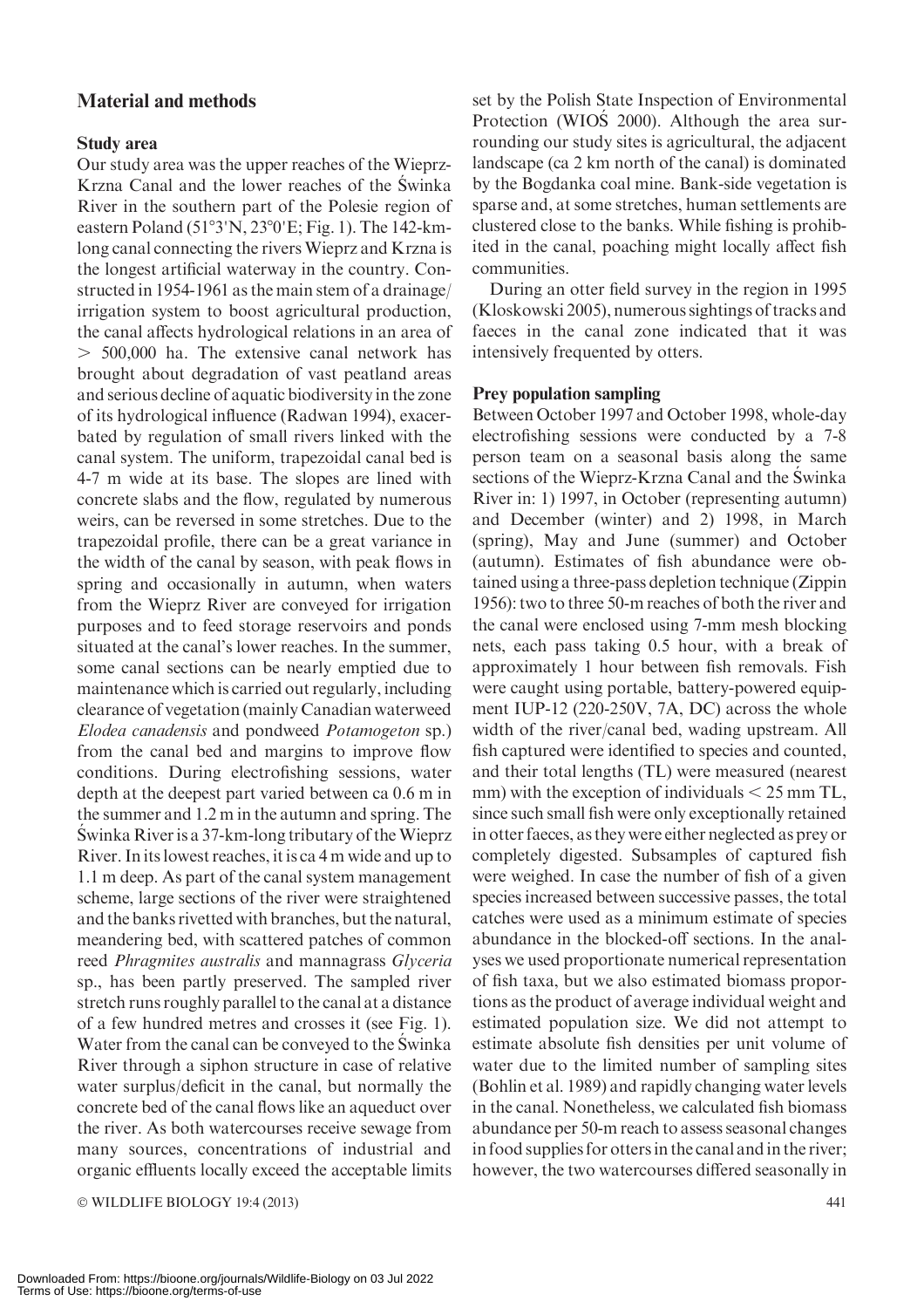

Figure 1. Map of the Wieprz-Krzna Canal and the S´winka River in eastern Poland where fish communities and otter spraints were sampled during 1997-1998. The upstream and downstream boundaries of the sampled reaches are indicated.

depth, and fish abundance was likely to be comparatively underestimated by electrofishing in the canal during high-water periods (cf. Bohlin et al. 1989).

Otter home rangesin freshwater habitats are larger than the reaches we sampled for fish populations (Kruuk et al. 1993). However, as the upper Wieprz-Krzna Canal was environmentally and morphologically homogeneous throughout, as were the middle and lower courses of the Swinka River, the fishcollection sites were taken to be representative of them (see also Przybylski & García-Berthou 2004).

To check for crayfish presence in our study area, mesh traps baited with beef liver (as used by local fishermen for commercial catches) were set at irregular intervals in the electrofished reaches between June and September 1998. The trapping proved unsuccessful, but crayfish remains, apparently left by otters, were occasionally found on the Swinka River banks (but never along the canal margins), indicating that crayfish identified in otter faeces (see Results), albeit apparently rare in the area studied, originated from the river. Amphibians and waterbirds sighted within the sampled sections were recorded, but no

quantitative abundance estimates were attempted. In the canal area, waterbirds had severely limited breeding opportunities due to poor development of riparian cover.

#### Spraint sampling and analysis

Otter faeces (hereafter: spraints) were collected seasonally from the banks, on standard routes ca 4 km long (see Fig. 1) overlapping with the electrofished sections of the Wieprz-Krzna Canal and the Swinka River, within two weeks of the electrofishing sessions. Owing to the exposed character of the banks and frequent water level fluctuations, the persistence of spraints, which were apparently washed away quickly, was low in the canal area (cf. Mason & Macdonald 1986). Therefore, we assumed that the spraints collected were representative of the months when electrofishing samples were taken. Faecal material was stored in individual bags, dried and washed. During field visits, we also searched for the presence of otter holts. A holt was defined as any underground cavity with signs of use by otters.

We used two methods to present the results of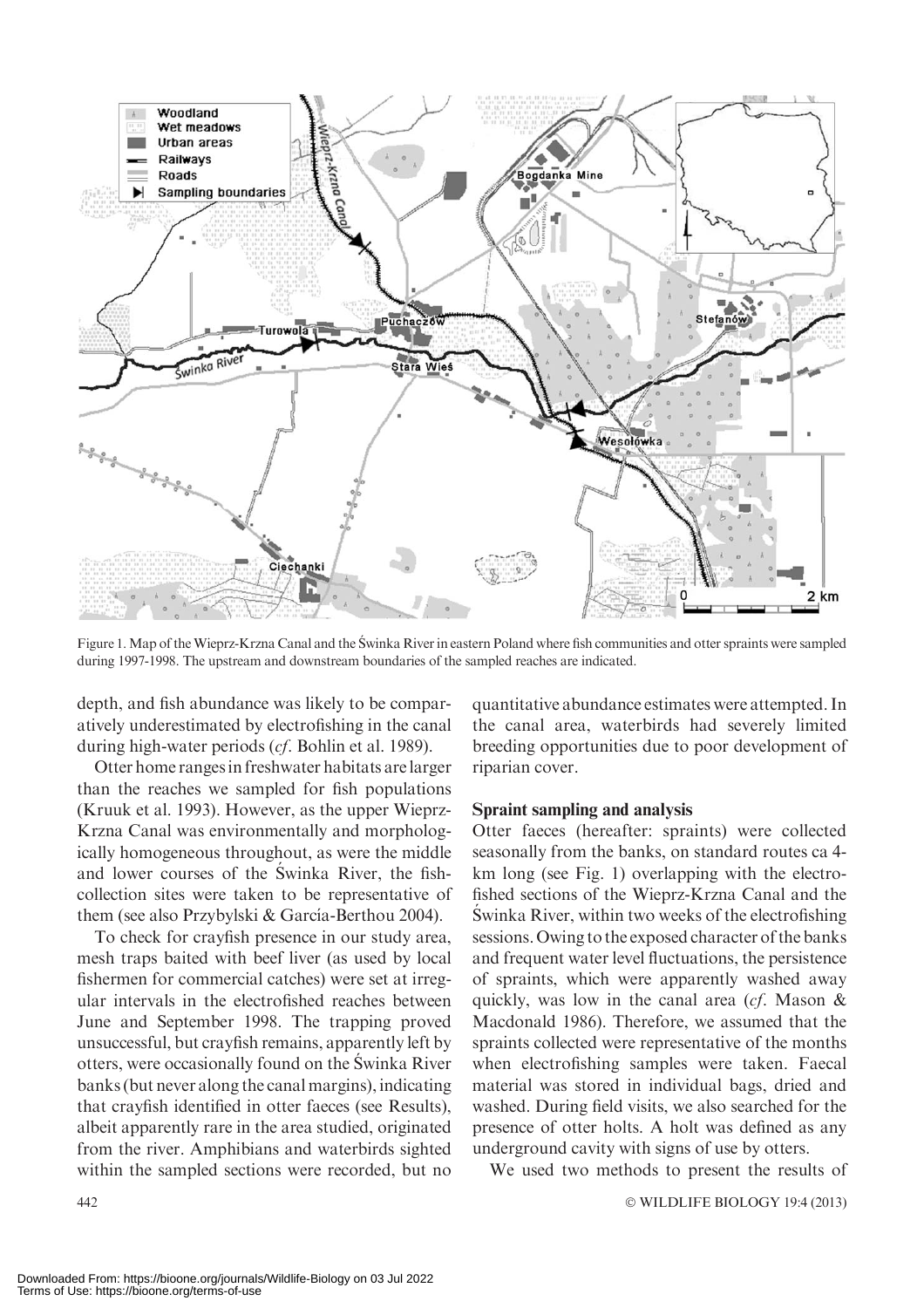spraint analysis: the percentage of the estimated number of individuals of a prey category relative to the total number of prey individuals (this technique was used for assessment of similarity between diet and available prey) and the percentage of the estimated total biomass of individuals of a prey category relative to the total biomass of all categories (Pierce & Boyle 1991). The validity of the most popular method in studies of otter diet, based on relative frequencies of occurrence of taxa in spraints, has been questioned (Pierce & Boyle 1991, Carss & Parkinson 1996), so we used it only for calculation of dietary diversity indexes with regard to the same prey categories (fish, amphibians, reptiles, birds, mammals, crayfish and other invertebrates), as in the review by Clavero et al. (2003), to make them directly comparable with other studies on otter trophic ecology.

For fish and amphibians, the minimal number of individuals of species represented in spraints was defined as the highest total of any of the speciesspecific bones present in each spraint. Where possible we used 'key bones', species-diagnostic hard parts that occurred with relatively high frequency in spraints, and for which predictive equations were available, allowing reconstruction of the original prey size. Length-weight regressions were then used to convert fish length to weight (e.g. Libois et al. 1987). Key bones used were pharyngeal teeth structures, maxillae and dentaries in cyprinids and cobitids, and dentaries, operculae and premaxillae or articularies in other fish taxa. In amphibians (only anurans were identified from the remains), ilea, frontoparietales and maxillae were used; body masses were estimated dependent on bone size, with three weight classes adopted for each species.When species level identification was not possible, weight classes for the most likely species were applied. To avoid possible overestimation of some prey items due to retrieval of remains of the same individuals from multiple spraints (Carss & Parkinson 1996), vertebrae and fish scales from the entire monthly sample of spraints, when identified to the same taxon and size/age, were considered to represent one prey individual. Also, they were used only when other species-specific bones were either absent (missing) in the sample or indicated different fish size. Invertebrate, mammal and bird numbers were defined likewise as the highest total of any of the identifiable parts present in the entire sample because the remains retrieved (exoskeleton parts, hair or feathers) obviously represented single prey individuals in many

- WILDLIFE BIOLOGY 19:4 (2013) 443

spraints. Mammals and birds were identified to family level (Day 1966, Brom 1991). For birds, mean adult body weights of the most common species in our study area were taken from Brom (1991). For crayfish, we used the mean weight (27 g) estimated in an earlier study in this region for European crayfish Astacus astacus specimens preyed on by otters (Kloskowski 1999). Weights of molluscs (unionids) and mammals (rodents) were approximated to 10 g, and insect weights to 1 g.

## Data analysis

The spraint samples collected at the canal and the river were lumped for the analyses because otter tracks indicated that at least some resident individuals frequented both watercourses.We estimated fish composition in the canal and in the river separately to compare their fish resources. However, electrofishing samples from the two watercourses were combined for analyses of otter food selection. Fish species diversity in the two watercourses and trophic niche width of otters were examined using the Shannon-Wiener index (H'). To account for temporal autocorrelation of seasonal data, differences in fish density and diversity between the canal and the river were estimated by fitting a linear mixed model with season as a random effect. To obtain an overview of seasonal changes in fish communities in the canal and in the river, the Bray-Curtis coefficient of similarity (BCS) was calculated for each season and the similarity between seasons was then displayed by non-metric multidimensional scaling (NMDS). The goodness of fit of the NMDS model was estimated with a stress function (values close to zero indicating a good fit). The taxonomic similarity of fish assemblages in the two habitats, and of the proportional abundance of fish taxa in the electrofishing catches and in the diet of otters, was evaluated by means of analysis of similarity (ANOSIM), a non-parametric permutation procedure which generates probabilities of observing the test statistic R reflecting the degree of similarity between groups. ANOSIM is based on the Bray-Curtis similarity measure, which has a robust monotonic relationship with ecological distance and can also handle data with excess zeros (Faith et al. 1987, Legendre & Legendre 1998). Fish species that contributed most to differences in the taxonomic composition of spraints and electrofishing samples were subsequently identified by SIM-PER (similarity percentages) analysis using PAST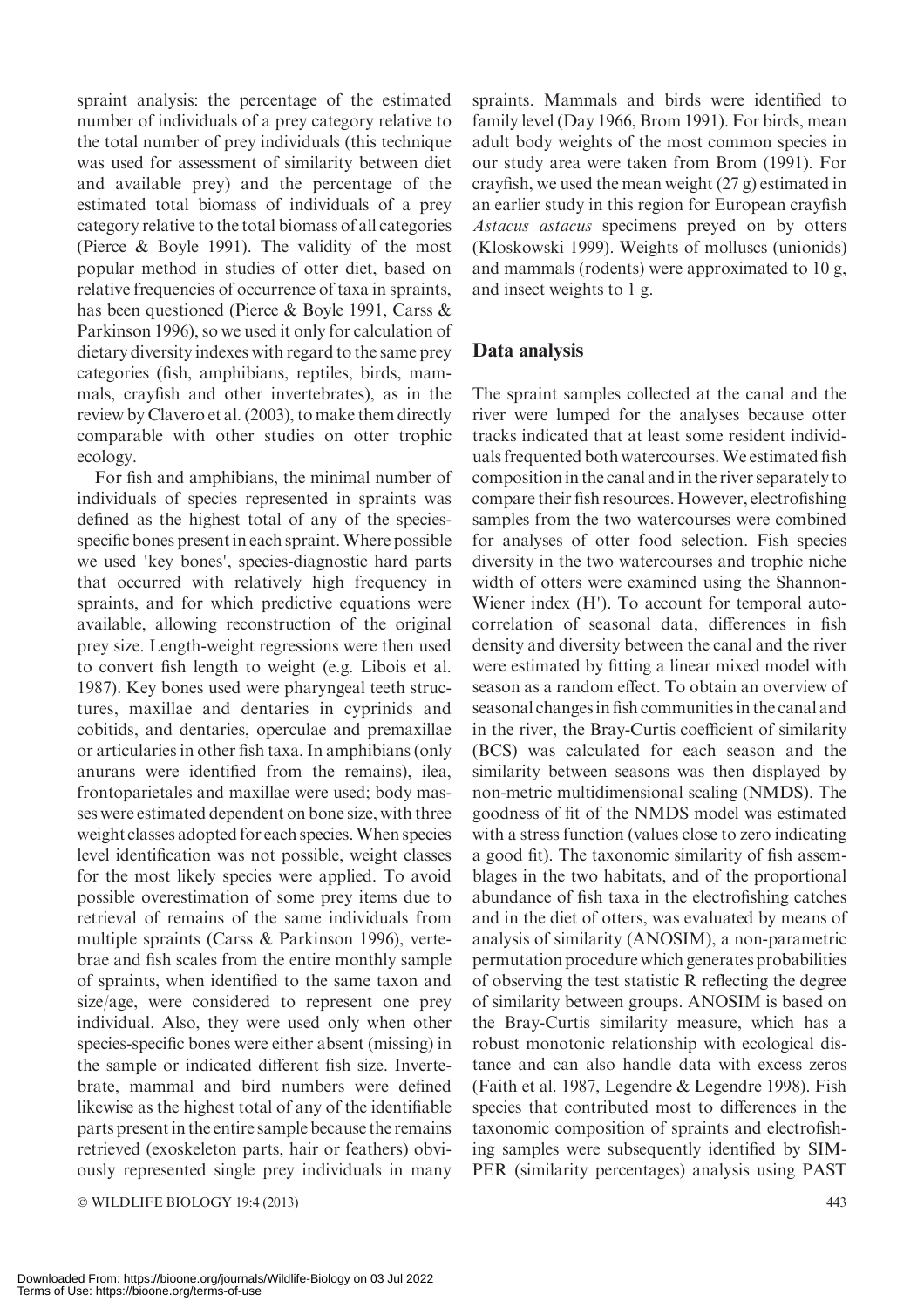software v. 2.17b (Hammer et al. 2001). To test our prediction on prey selection, we assessed preference/ avoidance value for individual fish taxa using Jacobs' selectivity index (Jacobs 1974). The standardised index varies from  $-1.0$  (total avoidance) to  $+1.0$ (absolute preference) and statistical significance was obtained by testing the seasonal index values against the expected value of 0 (prey used as available) with the Wilcoxon test. No Bonferroni correction for multiple tests was applied. For the analyses, we grouped taxonomically similar species to genus or family when at least one of them occurred at an average frequency  $\lt 1\%$ , both in the electrofishing catches and in otter diet: two Carassius species, two Leuciscus species, cobitids and percids. For graphical presentation, cobitids and gasterosteids were grouped to family level (see Table 1 for species list).

We compared length frequency distributions of gudgeon Gobio gobio and roach Rutilus rutilus (overall TL ranges in the catches: gudgeon, 30-155 mm; roach, 47-190 mm; for roach, only the October 1997 samples were large enough for analysis) collected by electrofishing to those derived from spraints. Since the lengths were not distributed normally, median tests (Zar 1999) were applied. Additionally, selectivity for different size classes was calculated using the Jacobs' index. Other fish in our study area were either small-sized species  $(< 80$  mm TL), with little variation in size, or occurred too infrequently in the electrofishing/spraint samples to permit statistical analyses.

We amalgamated May and June (hereafter: summer) electrofishing and spraint samples (catches were conducted on 21 May and 3 June) because numbers of detected spraints were distinctively smaller than in other study months (May:  $N = 28$ , June:  $N = 14$ ); species composition of the two monthly electrofishing samples was similar  $(BCS = 84\%)$ . Differences in faecal sample sizes may bias dietary comparisons (Carss & Parkinson 1996); however, we assumed that our seasonal samples were sufficiently large for reliable analyses.

## **Results**

## Otter resource availability in the Wieprz-Krzna Canal and the Swinka River

Altogether, 13 fish species were recorded in the catches from the Wieprz-Krzna Canal and 15 species in the Swinka River. With the exception of summer, the estimated total fish biomass per 50 m of bank

 $444$ 

length was 1.8-3.2 larger in the canal (which was approximately 2-2.5 times wider) than in the river (linear mixed model on log-transformed data:  $F_{1,4}$  =  $10.11$ ,  $P = 0.034$ ). In both the canal and the river, fish biomass peaked during spring (2,327 g/50 and 7,063 g/50 m, respectively). In other seasons, it was relatively stable in the canal  $(1,166-1,579)$  g/50 m) and in the river (495-672  $g/50$  m), but in the canal, it fell to 571 g/50 m (vs 598 g/50 m in the river) in the summer.

Fish species diversity did not consistently differ between the canal and the river when the seasonal values of Shannon-Wiener H' ( $F_{1,4}$ =2.47, P=0.191; ranges: 0.232-1.350 vs 0.419-1.715) were compared. However, there were distinct differences between fish assemblages of the two watercourses (Fig. 2A and B) as indicated by ANOSIM  $(R=0.384, P=0.032, 9.999)$ permutations) and NMDS (Fig. 3). Bitterling Rhodeus sericeus (on average 48% by numbers and 38% by biomass in the seasonal catches) and gudgeon (25 and 26%, respectively) were the most abundant species in the canal (see Fig. 2A). The fish community of the river was dominated numerically by three-spined stickleback Gasterosteus aculeatus



Figure 2. Biomass composition of fish communities in the Wieprz-Krzna Canal  $(A)$  and in the Swinka River  $(B)$  estimated by the Zippin multi-pass depletion method (Zippin 1956). The estimated fish numbers were converted to biomass using average masses of fish caught.

WILDLIFE BIOLOGY 19:4 (2013)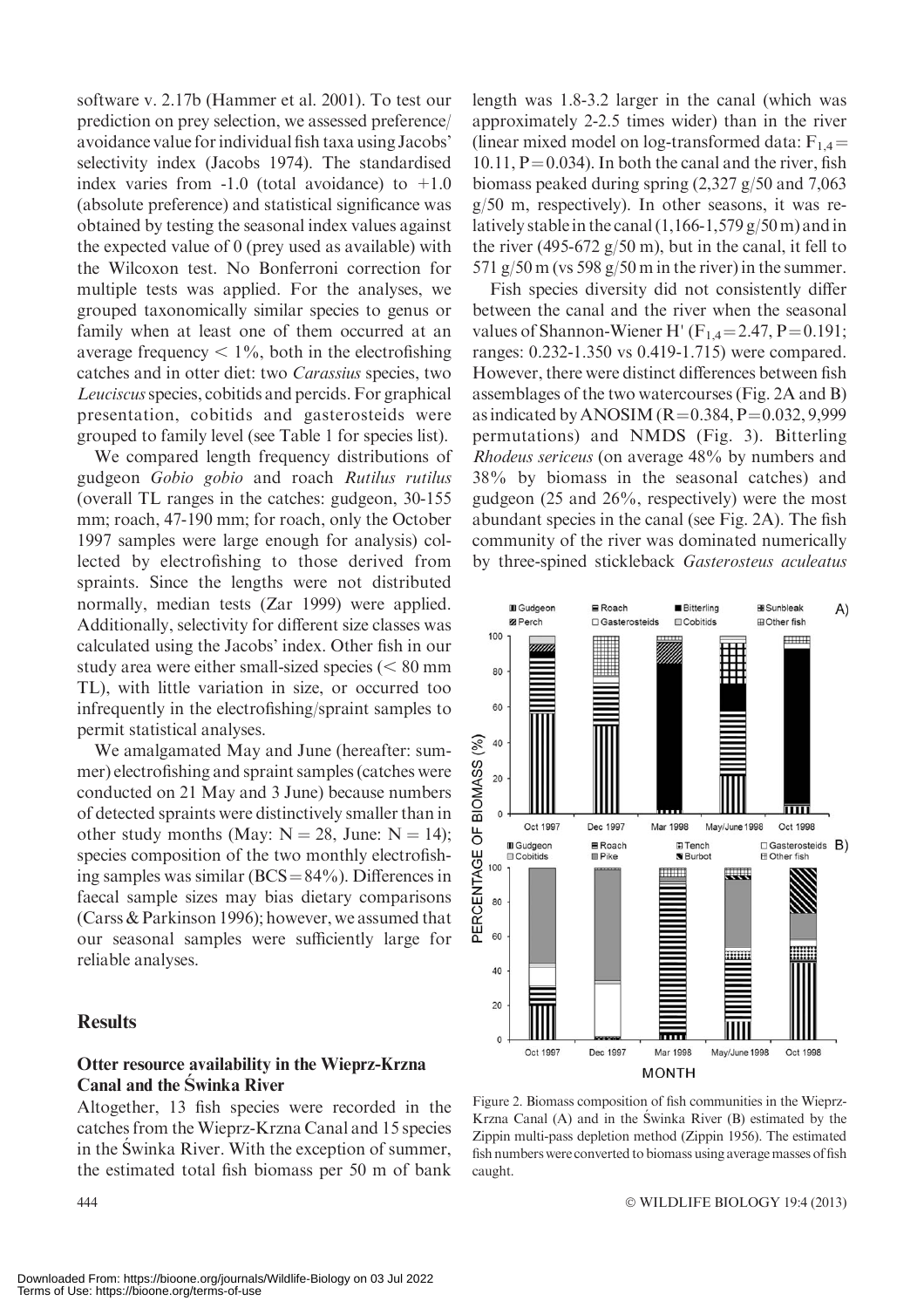| Table 1. Seasonal diet composition of the otters in the canal-river system. Relative frequencies of number $(\% N)$ and weight $(\% W)$ for each |
|--------------------------------------------------------------------------------------------------------------------------------------------------|
| food category are indicated. Carassius sp. were crucian carp C. carassius and Prussian carp C. gibelio. Leuciscus sp. were ide L. idus and       |
| common dace L, leuciscus. The remains of these species were difficult to distinguish from each other.                                            |

| Food category                                   | Month                    |                          |                          |                          |                          |                          |                          |                          |                          |                          |
|-------------------------------------------------|--------------------------|--------------------------|--------------------------|--------------------------|--------------------------|--------------------------|--------------------------|--------------------------|--------------------------|--------------------------|
|                                                 | October 1997             |                          | December 1997            |                          | March 1998               |                          | May/June 1998            |                          | October 1998             |                          |
|                                                 |                          | $N(\%)$ W $(\%)$         | N(%                      | $W($ % $)$               |                          | $N(\%) W(\%)$            | N(%                      | $W($ % $)$               | $N(\%)$                  | $W($ %)                  |
| Crayfish Astacidae                              | 0.2                      | 1.4                      | ÷,                       |                          |                          |                          | 1.7                      | 4.0                      | 0.3                      | 1.3                      |
| Other aquatic invertebrates                     | 0.2                      | 0.1                      | 0.6                      | 0.7                      | 0.7                      | 0.1                      | 6.7                      | 0.9                      | 1.6                      | 0.5                      |
| <b>Bitterling Rhodeus sericeus</b>              | 37.5                     | 6.0                      | 36.0                     | 4.6                      | 47.9                     | 7.7                      | 10.9                     | 0.7                      | 64                       | 17.4                     |
| Bleak Alburnus alburnus                         | 3.6                      | 4.2                      | 0.5                      | 0.2                      | 3.0                      | 1.5                      |                          | ÷,                       | 0.5                      | 0.8                      |
| Common carp Cyprinus carpio                     | 0.2                      | 1.7                      | $\overline{\phantom{a}}$ | L.                       | $\overline{\phantom{a}}$ | $\overline{\phantom{a}}$ |                          | ÷.                       | ÷,                       | $\overline{a}$           |
| Gudgeon Gobio gobio                             | 12.0                     | 18.7                     | 27.4                     | 28.1                     | 13.9                     | 16.9                     | 10.1                     | 4.6                      | 15.7                     | 26.8                     |
| Roach Rutilus rutilus                           | 4.5                      | 2.5                      | 4.3                      | 2.0                      | 0.6                      | 0.4                      | 2.5                      | 1.0                      | 3.2                      | 2.6                      |
| Sunbleak Leucaspius delineatus                  | 0.5                      | 0.1                      | 1.1                      | 0.3                      | 0.6                      | 0.3                      | 0.8                      | 0.3                      | 0.3                      | 0.1                      |
| Tench Tinca tinca                               | 1.6                      | 1.7                      | 0.5                      | 2.5                      | $\overline{\phantom{a}}$ | $\overline{\phantom{a}}$ | 0.8                      | 1.6                      | 0.8                      | 0.7                      |
| White bream Blicca bjoerkna                     | 0.3                      | 0.2                      | $\overline{\phantom{a}}$ | $\overline{\phantom{a}}$ | $\overline{\phantom{a}}$ | ÷.                       | ä,                       | ÷.                       | ÷.                       | $\overline{\phantom{a}}$ |
| Carassius sp.                                   | 2.2                      | 1.5                      | 1.6                      | 0.4                      | 1.8                      | 0.6                      |                          | ä,                       | $\overline{\phantom{0}}$ | $\overline{\phantom{a}}$ |
| Leuciscus sp.                                   | 2.0                      | 3.8                      | 1.1                      | 0.6                      | $\mathbf{r}$             | $\overline{\phantom{a}}$ | $\overline{a}$           | $\overline{a}$           | 0.3                      | 0.3                      |
| Loach Misgurnus fossilis                        | 2.5                      | 2.0                      | 3.8                      | 2.2                      | 1.2                      | 0.6                      | 10.1                     | 4.5                      | 0.3                      | 0.4                      |
| Stone loach Barbatula barbatula                 | 3.3                      | 1.7                      | 1.1                      | 0.3                      | 3.0                      | 3.4                      | 2.5                      | 0.3                      | ÷.                       | $\overline{\phantom{a}}$ |
| Spined loach Cobitis taenia                     | 1.1                      | 0.3                      | 0.5                      | 0.3                      | 0.6                      | 0.7                      | $\overline{\phantom{a}}$ | $\overline{\phantom{a}}$ | $\overline{\phantom{0}}$ | $\overline{\phantom{a}}$ |
| Three-spined stickleback Gasterosteus aculeatus | 11.6                     | 2.4                      | 3.8                      | 0.4                      | 0.6                      | 0.1                      | 33.6                     | 3.6                      | 5.6                      | 1.2                      |
| Nine-spined stickleback Pungitius pungitius     | 2.3                      | 0.5                      | 0.5                      | $\overline{\phantom{a}}$ | 2.4                      | 0.3                      | 3.4                      | 0.3                      | 0.5                      | 0.1                      |
| Burbot Lota lota                                | 0.2                      | 0.1                      | 3.2                      | 1.8                      | $\overline{\phantom{a}}$ | $\overline{\phantom{a}}$ | $\overline{\phantom{a}}$ | $\overline{a}$           | 0.5                      | 0.4                      |
| Brown bullhead Ameiurus nebulosus               | 0.2                      | 0.2                      | 0.5                      | 2.0                      | 0.6                      | 1.3                      | $\overline{\phantom{a}}$ | L,                       | ÷                        | $\blacksquare$           |
| Ruffe Gymnocephalus cernua                      | $\sim$                   | $\overline{\phantom{a}}$ | 1.1                      | 2.6                      | $\overline{\phantom{a}}$ | $\overline{\phantom{a}}$ | $\overline{\phantom{a}}$ | $\frac{1}{2}$            | 0.3                      | 0.5                      |
| European perch Perca fluviatilis                | 1.2                      | 1.1                      | 0.5                      | 0.1                      | 3.6                      | 8.3                      | 0.8                      | 0.3                      | 1.1                      | 3.5                      |
| Pike <i>Esox lucius</i>                         | 1.2                      | 10.4                     | 1.6                      | 2.8                      | 2.4                      | 15.0                     | 2.5                      | 7.3                      | 0.5                      | 3.8                      |
| Amphibians                                      | 11.3                     | 38.7                     | 9.2                      | 14.2                     | 17.0                     | 42.7                     | 11.8                     | 22.9                     | 4.3                      | 15.6                     |
| <b>Birds</b>                                    | $\overline{\phantom{a}}$ | $\blacksquare$           | 1.1                      | 33.9                     |                          | $\overline{a}$           | 1.0                      | 46.5                     | 0.3                      | 24.0                     |
| Mammals                                         | 0.3                      | 0.8                      | $\overline{\phantom{a}}$ |                          |                          | ä,                       | 0.8                      | 1.2                      | $\overline{\phantom{0}}$ | ÷,                       |
| H'                                              | 1.3                      |                          | 1.1                      |                          | 1.1                      |                          | 2.0                      |                          | 1.5                      |                          |

(on average 45% in the seasonal catches), followed by gudgeon (25%). However, in terms of biomass (see Fig. 2B), pike Esox lucius (35%) and roach (27%) were more important than gudgeon (16%) and stickleback (8%), their relative biomass importance being influenced by a few large individuals. Bitterling, seasonally dominant in the canal, was recorded in the river only in October 1998 (2% by numbers). By contrast, three-spined stickleback made up  $< 10\%$  of catches in the canal, except for winter (29%). Of the predatory species, pike was absent in the canal, while perch Perca fluviatilis was rarely caught in both watercourses (on average  $\leq 1\%$ by numbers) and its biomass contribution was significant only in spring  $(12\%$  in the canal and  $5\%$ in the river). The NMDS plot indicated pronounced seasonal changes in the fish assemblages, especially in the canal (see Fig. 3); consequently, the overall taxonomic composition of fish supplies in our study area fluctuated strongly (Fig. 4A). The instability of

- WILDLIFE BIOLOGY 19:4 (2013) 445

fish communities was particularly indicated by differences in October catches between 1997 and 1998 (see Figs. 3 and 4A). Small-sized species were numerically dominant in both watercourses. Bitterling (upper end of TL range  $= 76$  mm), three-spined stickleback (67 mm) and sunbleak Leucaspius delineatus (73 mm) together accounted for  $> 60\%$ , on average, of the combined catches.

We did not detect any amphibian breeding sites along the sampled reaches. However, during electrofishing operations in the winter, we observed aggregations of frogs (Rana spp.), containing thousands of individuals, hibernating beneath the concrete slabs fastening the slopes of the canal. Also, in October and March, numerous frogs were observed on the banks, apparently congregating before hibernation and emerging from it.

During field visits, we detected otter holts in the Swinka River banks, especially at sites where beaver Castor fiber had damaged the revetement. The over-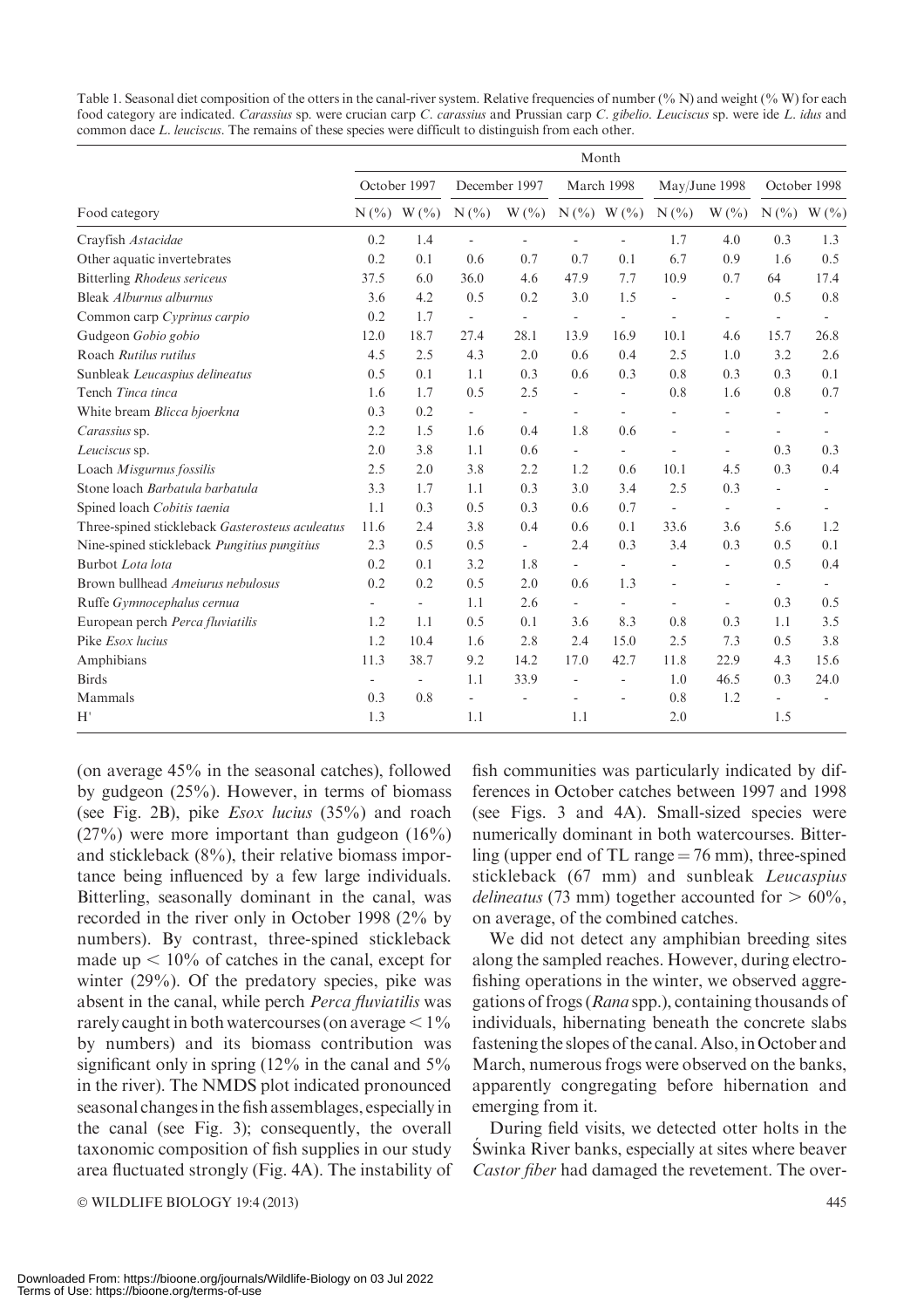

Figure 3. NMDS ordination of the fish communities sampled seasonally from October 1997 to October 1998 in the canal  $(\triangle)$  and in the river  $(\triangle)$ . Distances between symbols represent similarities. Convex hulls are shown for each habitat. The stress coefficient represents goodness-of-fit criteria.

all holt density was 0.5/km of watercourse. No holts were found in the canal embankments.

### Fish in otter diet

In total, 1,465 prey items were identified from remains in 478 spraints (330 in theWieprz Krzna Canal and 148 in the Swinka River). The most numerous species in the otters' fish diet were bitterling (average  $40\%$ ), gudgeon (16%) and three-spined stickleback (13%; see Fig. 4B). The rankings of fish prey taxa, in



Figure 4.Relative percent frequency by number of major fish taxa in the combined electrofishing catches from the canal-river system (A), and in the fish diet of otters (B). The figures above the columns denote sample sizes (numbers of individuals caught and numbers of spraints, respectively).

terms of numbers and biomass, were similar (Spearman r: in all seasons  $P \leq 0.02$ ). Gudgeon comprised the largest percentage by weight with a mean of 36% of the fish biomass consumed by otters, which corresponded to 19% of the overall diet (i.e. including non-fish food items; see Table 1). The main differences between the numerical and biomass importance of prey items in the otters' fish diet concerned the largest- and smallest-size species: the contribution of pike, the second prey item by biomass, was greater by biomass than by numerical frequency  $(17 \text{ vs } 2\%)$ , while the reverse pattern was observed for three-spined stickleback (4 vs 13%). Bitterling ranked third in percentage biomass (13%).

All species present in the electrofishing catches were also identified in spraints. Ruffe Gymnocephalus cernua, common carp Cyprinus carpio and white bream *Blicca bjoerkna* were represented by single individuals in the otter diet (see Table 1), but were absent from the catches. Composition of fish taxa in the electrofishing samples and in spraints did not differ significantly (ANOSIM:  $R = 0.088$ ,  $P = 0.220$ ). Bitterling, gudgeon and three-spined stickleback, consumed most frequently by otters, were also the most abundant species in the combined catches (on average 35, 25 and 21%, respectively; see Fig. 4A and B). Also, these three species together contributed to most (75%) of the observed dissimilarity in proportional abundance in spraints and electrofishing catches (SIMPER: 38, 20 and 17%, respectively). In no fish taxon, with  $> 5\%$  contribution to Bray-Curtis dissimilarity, were the deviations in Jacobs' selectivity index scores from the value for nonselective feeding consistently in the same direction (Wilcoxon test: all  $P > 0.3$ ); only cobitids, which contributed 6% to dissimilarity, were marginally significantly (positively) selected  $(P = 0.079)$ . However, cobitids formed a minor component of otter food (see Table 1).

The fish diet of otters consisted predominantly of small individuals, the seasonal median lengths of fish prey varying between 46 and 54 mm, while those in the combined catches ranged from 53 to 95 mm. However, the interquartile ranges overlapped in all months except October 1997. For those species for which sample size was sufficient for size selectivity analysis, the median sizes from the diet were either significantly smaller (roach; gudgeon in October 1997 and 1998, all  $P < 0.001$ ) or did not significantly differ from those derived from the electrofishing samples (all  $P > 0.13$ ; Fig. 5).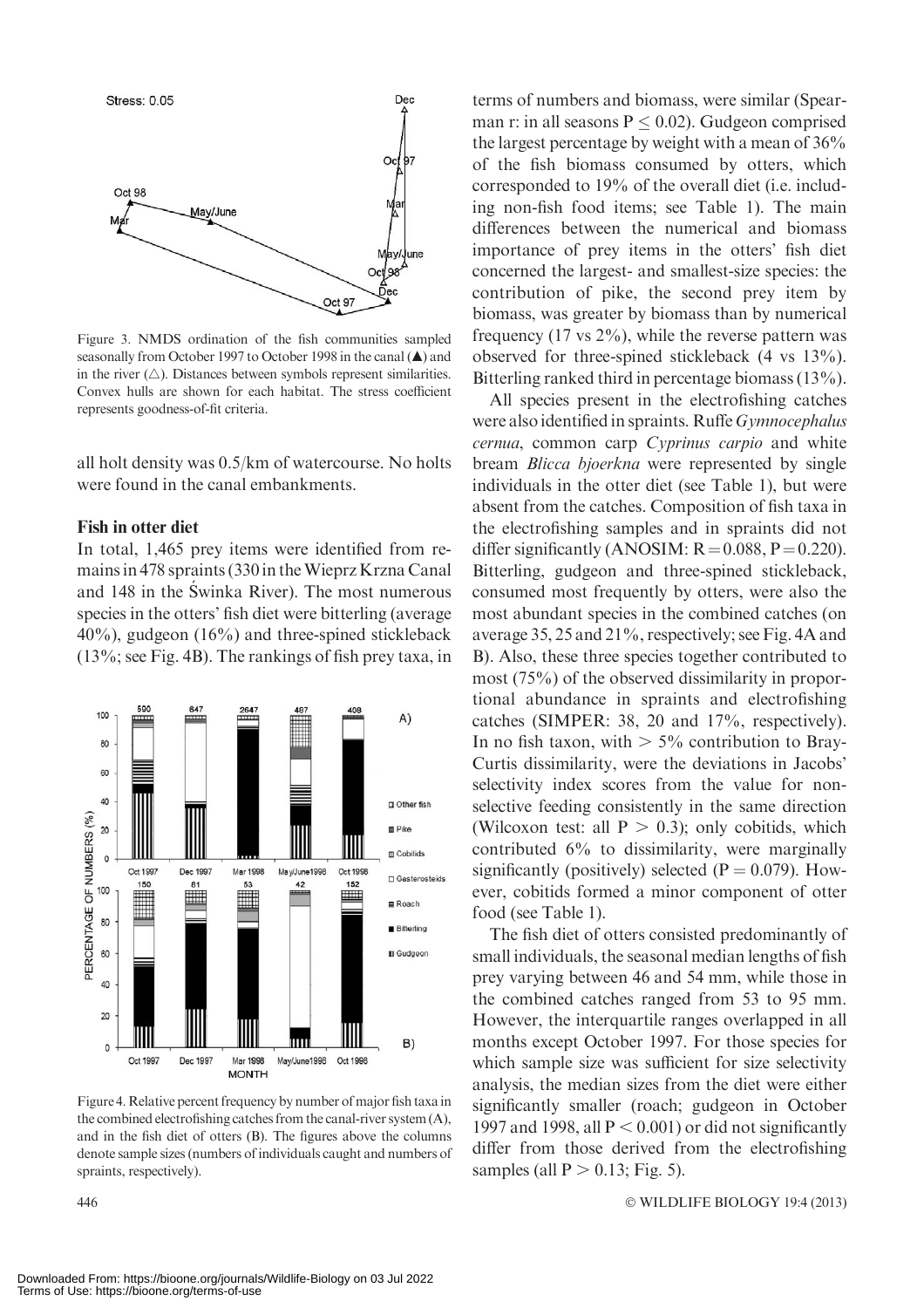

Figure 5. Size frequency distributions of gudgeon and roach captured by electrofishing (positive y-axis) and taken by otters (negative y-axis) in the canal-river system. Prey fish were divided into 30-mm length classes for both availability and diet. Circles and squares indicate median sizes of fish in the electrofishing samples and in the otters' diet, respectively. Values over bars are Jacobs' selectivity indices for each size class (the indices were calculated only for size classes that had  $> 10$  individuals either in the diet or in the electrofishing samples).

## Non-fish prey

Overall, the estimated contribution by non-fish prey biomass to otter diet exceeded 41% in all seasons and reached 75% in summer (see Table 1). Anurans substantially contributed to the diet in October 1997 and March 1998 (an estimated 39 and 43% by biomass, respectively). In these months, a few small piles of uneaten frog carcasses, marked by spraints, were detected at the banks along the sampled reaches. Avian prey were exclusively waterbirds (Anatidae, Podicepidae, Phalacrocoracidae) with a significant summer peak (46% by biomass). Crayfish, aquatic insects and rodents were of lesser importance. Unionid shell remains were retrieved from one spraint in winter. Dietary diversity was lowest in winter and spring and highest in the summer (see Table 1).

#### **Discussion**

#### The canal-river system as otter habitat

Our results support the prediction that the heavily altered ecosystem provides poor fish resources for otters (cf. Chanin 2003 for discussion of minimum fish densities needed by otters to survive). Small-sized species comprised the majority of fish collected during electrofishing sessions. It might be argued that at high densities, small fish may form a rich food supply (Topping & Kruuk 1996), but with the very

- WILDLIFE BIOLOGY 19:4 (2013) 447

small prey size, the energetic costs of hunting and daily calorific requirements of otters may be difficult to balance (Mason & Macdonald 1986). The contention that fish made a poor food base for otters in the canal-river system was substantiated by the significant contribution of non-fish prey, especially amphibians, to the otter diet. Otters appear to shift to amphibians, which are energetically less valuable food than fish (Nelson & Kruuk 1997), when fish resources are scarce (Brzeziński et al. 1993, Remonti et al. 2009, Almeida et al. 2012). However, as indicated by the incidence of surplus killing, anurans congregating at hibernation sites were seasonally an abundant and easy prey, and thus, analogous to the exploitation of small fish, potentially profitable despite their relatively low calorific content.

Fish assemblages in the Wieprz-Krzna Canal were roughly typical for artificial lowland waterways of Central Europe (Wolter 2001). Both the estimated fish density and taxonomic composition were subject to strong fluctuations, dependent on the water flow regime and influxes of fish entrained from the Wieprz River. Fish biomass was highest in the canal-river system in spring, when the largest volumes of water were conveyed. In summer, the seasonally lowest fish biomass in the canal corresponded with the greatest contribution of alternative prey to otter diet. Many otter habitats are characterised by seasonal fish scarcity or extreme water-level fluctuations, and an increase in alternative prey in otter diet in summer is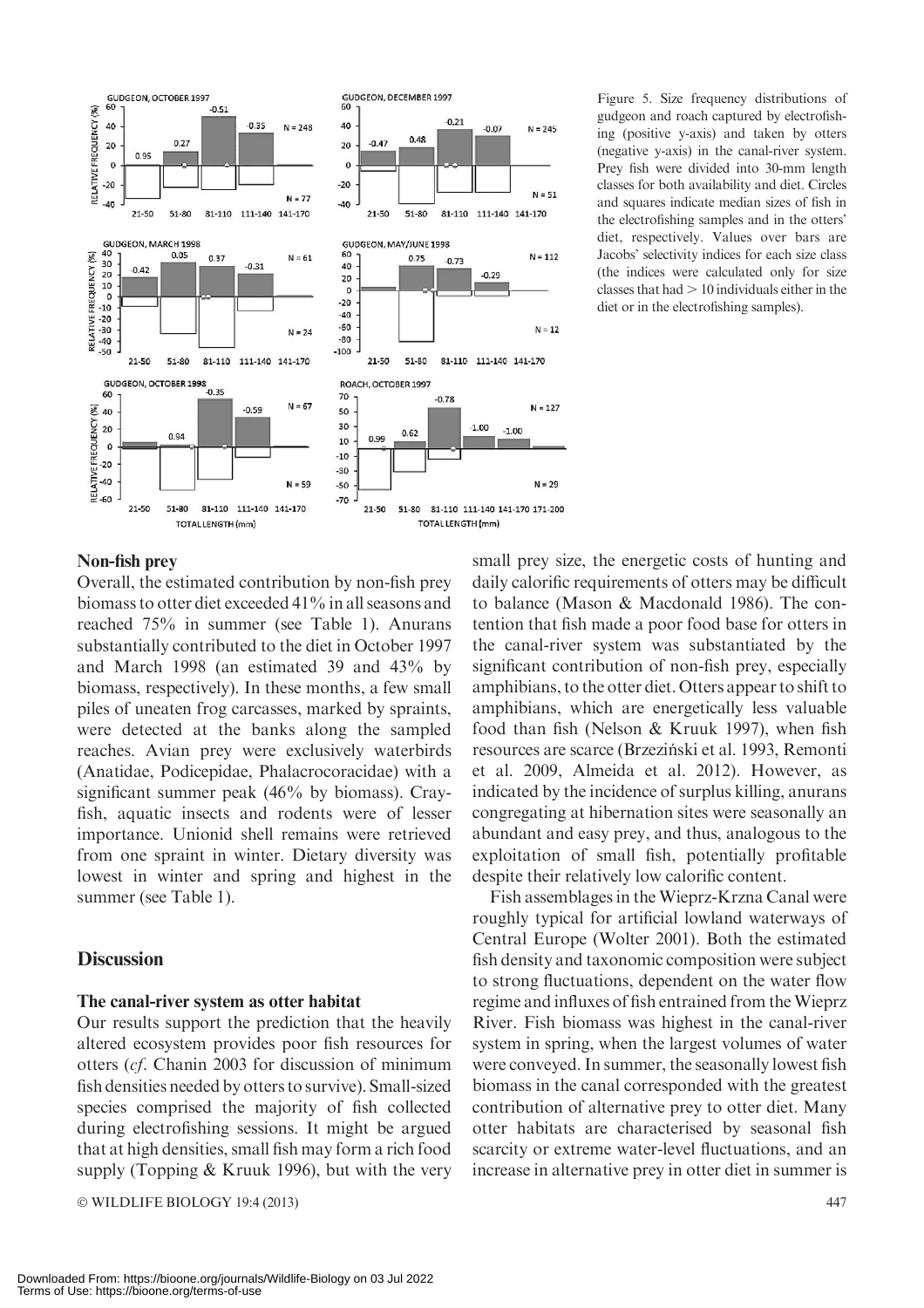reported from various habitats, since birds, amphibians and crayfish are particularly vulnerable to predation during this period (Miranda et al. 2008, Remonti et al. 2009). However, in our study area, non-fish prey played an important part in the food of otters in all seasons.

Water level instability and the poor structure of the habitat, resulting from the concrete lining and regular vegetation removal, apparently adversely affected the abundance of carnivorous fish such as pike (cf. Wolter 2001). This view is supported by fairly successful pike stocking since 2006 in the neglected sections (with poorly-cleared aquatic vegetation) of the canal (Polish Angling Association in Chełm, unpubl. data). The same factors are likely to account for the paucity of some food resources (crayfish and waterbirds) and the absence of otter dens in the canal margins. On the other hand, the concrete embedding of the canal has created an attractive habitat for some small fish species and hibernating anurans; the substantial occurrence of bitterling in spring was presumably fostered by abundance of unionids (Przybylski & García-Berthou 2004), which are used for spawning by this species. Kushlan (1976) showed that predominance of small-sized fish could be favoured by the scarcity of piscivorous fishes in unstable environments. Even with small-sized species prevailing, fish resources of the canal were intensely exploited by otters, as indicated by the dietary importance of bitterling, which was numerous in the canal while virtually absent in the Swinka River. In fact, the canal, mimicking a medium-sized river, was likely to offer better feeding opportunities than most of the small rivers within the boundaries of its hydrological network, simply because of its size. Fish biomass per unit bank length was higher in the canal than in the neighbouring Swinka River, while species diversity did not differ between the two watercourses. Owing to poor fish productivity of the small, mostly regulated riversin the region, during seasonal periods of food stress local otter populations rely to some extent on carp stocks of fish farms (although no farms operate in the upper canal area), where they are severely persecuted (Kloskowski 1999, 2005).

## Prey availability vs use

Quantification of diet based on faecal analysis should be interpreted with caution when samples are not assigned to individuals, e.g. insights into the predator's functional response to changes in relative prey availability are restricted. Also, although we used

taxon-specific hard parts resistant to digestion (key bones) to determine the relative frequency of prey in the diet, as recommended by Carss & Parkinson (1996), the extent to which estimates of food composition were biased, due to differential recovery of undigested parts of fish vs non-fish prey and large vs small prey, remains unknown.

Sampling limitations associated with assessment of fish availability, which need to be acknowledged, include differences in catchability related to fish size and behaviour. Also, the electrofishing results might be biased by the patchy distribution of shoaling fish (Bohlin et al. 1989). In our study, this may particularly concern bitterling and three-spined stickleback, which were occasionally observed in large schooling aggregations during the electrofishing operations. Overall, fish communities in engineered canals are subject to rapid temporal variation, dependent on whether fish are allowed to enter and pass through the headgate and weirs. However, we believe that this has not seriously affected the patterns observed because spraint sampling and electrofishing were conducted concurrently at the same sites.

Despite the potential for bias in the estimates of otter diet and fish relative abundance, some general conclusions on otter feeding patterns in relation to prey availability can be drawn. As predicted, we did not find consistent preference/avoidance of any fish species common in our study area. Some dietary patterns could be linked to fluctuations in fish abundance; in the summer, the increased exploitation of gasterosteids, which were less likely to be a profitable food item because of their small body size and the presence of spines, coincided with the seasonally low water levels in the canal (but see Taastrøm & Jacobsen 1999, Miranda et al. 2008 for positive selection of gasterosteids). Otters consumed very small fish and took fish sizes that were either smaller or proportionate to their relative availability. In other studies on otters, prey fish taken were larger (but see Adrián & Delibes 1987), and small fish like those mainly preyed upon in the canal-river system often appeared to be ignored (e.g. Kruuk et al. 1993, Taastrøm & Jacobsen 1999, Sales-Luı´s et al. 2007, see also Kruuk & Moorhouse 1990 for selection of larger sizes). In fish pond areas, i.e. habitats with ample food supplies, otters have been observed to select lower to intermediate sizes; however, again, mean sizes of consumed fish were considerably in excess of median sizes in our present study (Kloskowski 2000, Lanszki et al. 2001). Underestimation of larger sizes due to incomplete ingestion (Pierce & Boyle 1991) is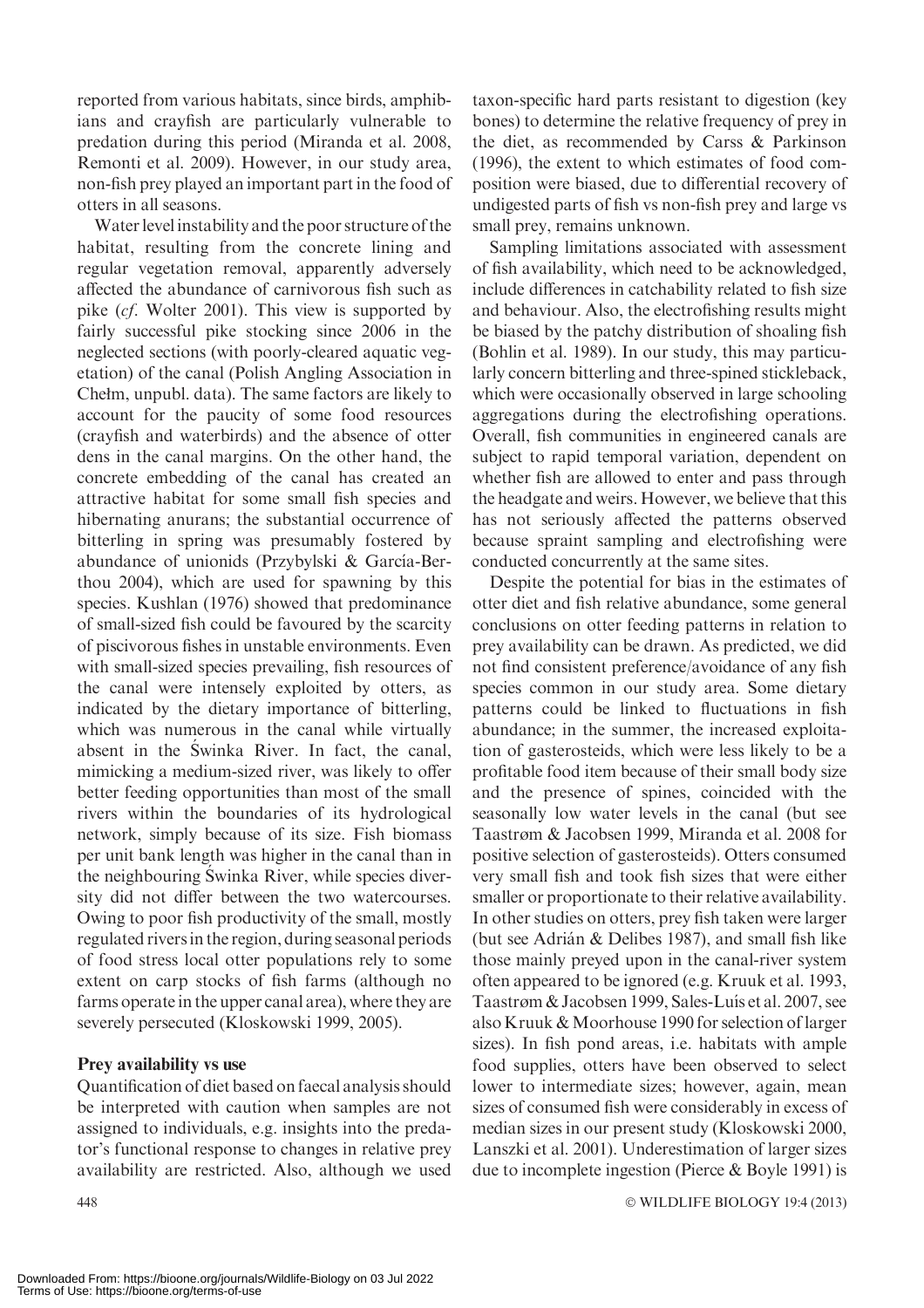unlikely because seasonal TL ranges of species analysed for size preference only exceptionally exceeded 15 cm, and such small fish are typically completely eaten by otters (Erlinge 1968). Overall, the results suggest that under conditions of poor fish abundance, otters show no preference for any fish species; neutral or negative size selectivity was displayed (cf. Temple 1987). Since smaller fish individuals are more vulnerable to predation, the negative size selection can be a passive process (Juanes 1994).

## Management implications

Otter trophic diversity in the canal-river system was very high (particularly in the summer, when fish abundance in the canal was lowest) compared with other studies from temperate Europe (reviewed in Clavero et al. 2003).The broad trophic niche suggests that otters may display high trophic flexibility, irrespective of the latitudinal pattern of food diversity when faced with unpredictable food and hydrological conditions. Such an increase in niche breadth, from a specialised diet to a wide array of trophic resources, has been observed in other medium-sized mammalian carnivores, depending on the local availability of prey, especially when their main prey resources are in short supply (Roper 1994, Lozano et al. 2006; see also Remonti et al. 2009). Adaptability to changing food conditions may be the key to successful colonisation of anthropogenic, apparently unfavourable habitats. Since otters can be exposed to seasonal food shortages or extreme variation in water flow even in pristine environments (e.g. Brzeziński et al. 1993, Ruiz-Olmo et al. 2001), dietary plasticity may have evolved as a highly adaptive trait in natural settings, and it can help otters to utilise both marginal and novel habitats. On the other hand, otter persistence in impoverished habitats, and conflicts with fisheries, undermine their usefulness as a flagship species (or an umbrella species representing habitat requirements of a suite of other species) sensitive to degradation of aquatic communities and riverside landscapes (cf. Bifolchi & Lodé 2005).

Artificial waterways, built for water conveyance and irrigation purposes, raise important conservation issues because of their adverse impact on aquatic communities (e.g. Mason & Macdonald 1986, Roberts & Rahel 2008). Paradoxically, such ecologically impoverished, highly managed watercourses, which are a widespread feature of riverine landscapes in Europe, may offer habitats in which otter protection efforts will be less contentious, due

© WILDLIFE BIOLOGY 19:4 (2013) 449

to reduced competition for fish supplies with humans. Particularly in areas with poor otter habitats, they may help to sustain local populations and facilitate metapopulation dynamics. However, they can be severely limited with regard to some types of resources, such as shelter structures (Sales-Luís et al. 2007) and, seasonally, also some food supplies. An obvious liability of the Wieprz-Krzna Canal zone as otter habitat was the sheer absence of potential breeding or resting places. While conservation activities to revitalise otter habitats may be beneficial in terms of 'ecosystem services' (cf. Medina-Vogel & Gonzalez-Lagos 2008), considering wildlife in management of man-made waterways is often unrealistic because of their specific hydrological functions, e.g. concrete lining and removal of vegetation are regarded as necessary measures to prevent water seepage and maintain proper water flow. Instead, we recommend managing the nearby aquatic habitats to augment resources critical for otters. As a mobile species with extensive individual home ranges (Kruuk et al. 1993), otters can easily utilise a mosaic of diverse habitats in a supplementary or complementary fashion (Dunning et al. 1992). Therefore, conservation strategies on a landscape scale should recognise anthropogenic systems of potential suitability for otters and integrate them in terms of good structural habitat connectivity (cf. Lode´ 2002) with adjacent, less disturbed habitats which, even when of overall low quality themselves, may supplement the deficient resources.

Acknowledgements - we thank the numerous students who assisted with the fieldwork, especially G. Bronikowski. A. Dembicka, L. Staniewska and N. Zagrodzka helped with analysing the spraint samples. We are grateful to C. Bonenfant, C. Sayer and T. Lodé for constructive comments on the manuscript.

## **References**

- Adrián, M.I. & Delibes, M. 1987: Food habits of the otter  $(Lutra lutra)$  in two habitats of the Doñana National Park, SW Spain. - Journal of Zoology (London) 212: 399-406.
- Almeida, D., Copp, G.H., Masson, L., Miranda, R., Murai, M. & Sayer, C.D. 2012: Changes in the diet of a recovering Eurasian otter population between the 1970s and 2010. - Aquatic Conservation: Marine and Freshwater Ecosystems 22: 26-35.
- Bifolchi, A. & Lodé, T. 2005: Efficiency of conservation shortcuts: a test with European otter as umbrella species for biodiversity preservation. - Biological Conservation 126: 523-527.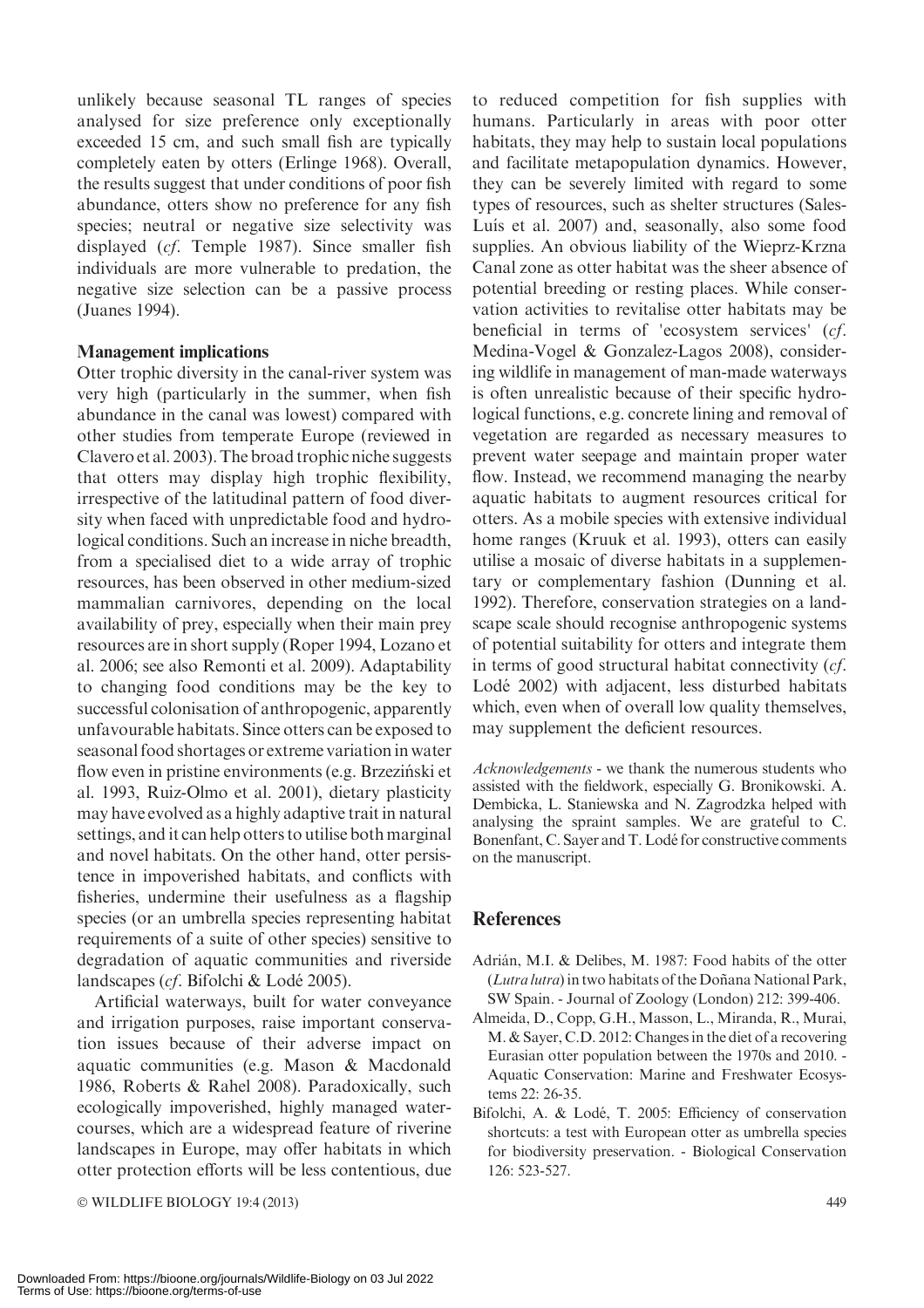Bohlin, T., Heggberget, T.G., Rasmussen, G. & Saltveit, S.J. 1989: Electrofishing - theory and practise with special emphasis on salmonids. - Hydrobiologia 173: 9-43.

Brom, T.G. 1991: The diagnostic and phylogenetic significance of feather structures. - PhD thesis, University of Amsterdam, Amsterdam, The Netherlands, 277 pp.

Brzeziński, M., Jedrzejewski, W. & Jedrzejewska, B. 1993: Diet of otters (*Lutra lutra*) inhabiting small rivers in the Białowieża National Park, Eastern Poland. - Journal of Zoology (London) 230: 495-501.

Carss, D.N. & Parkinson, S.G. 1996: Errors associated with otter Lutra lutra faecal analysis. 1: assessing general diet from spraints. - Journal of Zoology (London) 238: 301- 317.

Chanin, P. 2003: Ecology of the European Otter. Conserving Natura 2000. - Rivers Ecology Series No. 10. English Nature, Peterborough, UK, 67 pp.

Christensen, B. 1996: Predator foraging capabilities and prey behaviours: pre- versus postcapture constraints on sizedependent predator-prey interactions. - Oikos 76: 368- 380.

Clavero, M., Prenda, J. & Delibes, M. 2003: Trophic diversity of the otter (Lutra lutra L.) in temperate and Mediterranean freshwater habitats. - Journal of Biogeography 30: 761-769.

Day,M.G. 1966: Identification of hair and feather remains in the gut of stoat and weasels. - Journal of Zoology (London) 148: 201-217.

Dill, L.M. 1983: Adaptive flexibility in the foraging behavior of fishes. - Canadian Journal of Fisheries and Aquatic Sciences 40: 398-408.

Dunning, J.B., Danielson, B.J. & Pulliam, H.R. 1992: Ecological processes that affect populations in complex landscapes. - Oikos 65: 169-175.

Erlinge, S. 1968: Food studies on captive otters Lutra lutra. - Oikos 19: 259-270.

Faith, D.P.,Minchin, P.R. & Belbin, L. 1987: Compositional dissimilarity as a robust measure of ecological distance. - Vegetatio 69: 57-68.

Gallagher, R. & Carpenter, B. 1997: Human-dominated ecosystems. - Science 227: 485.

Hammer, O., Harper, D.A.T. & Ryan, P.D. 2001: PAST: paleontological statistics software package for education and data analysis. - Palaeontologica Electronica 4, 9 pp.

Hislop, J.R.G., Harris, M.P. & Smith, J.G.M. 1991: Variation in the calorific value and total energy content of the lesser sandeel (Ammodytes marinus) and other fish preyed on by seabirds. - Journal of Zoology (London) 224: 501- 517.

Jacobs, J. 1974: Quantitative measurement of food selection. - Oecologia 14: 413-417.

Juanes, F. 1994: What Determines Prey Size Selectivity in Piscivorous Fishes? - In: Stouder, D.J., Fresh, K.L. & Feller, R.J. (Eds.); Theory and Application in Fish Feeding Ecology. University of South Carolina Press, Columbia, South Carolina, USA, pp. 79-100.

Kloskowski, J. 1999: Otter Lutra lutra predation in cyprinid-

dominated habitats. - Zeitschrift für Säugetierkunde 64: 201-209.

Kloskowski, J. 2000: Selective predation by otters Lutra lutra on common carp Cyprinus carpio at farmed fisheries. - Mammalia 64: 287-294.

Kloskowski, J. 2005: Otter Lutra lutra damage at farmed fisheries in southeastern Poland, I: an interview survey. - Wildlife Biology 11(3): 201-206.

Kruuk, H.D., Carss, N., Conroy, J.W. & Durbin, L. 1993: Otter (Lutra lutra) numbers and fish productivity in two rivers in north-east Scotland. - Symposia of the Zoological Society of London 65: 171-191.

Kruuk, H., Conroy, J.W.H. & Moorhouse, A. 1987: Seasonal reproduction, mortality and food of otters Lutra lutra L. in Shetland. - Symposia of the Zoological Society of London 58: 263-278.

Kruuk, H. & Moorhouse, A. 1990: Seasonal and spatial differences in food selection by otters (Lutra lutra) in Shetland. - Journal of Zoology (London) 221: 621-637.

Kushlan, J.A. 1976: Environmental stability and fish community diversity. - Ecology 57: 821-825.

Lanszki, J., Körmendi, S., Hancz, C. & Martin, T.G. 2001: Examination of some factors affecting selection of fish prey by otters (*Lutra lutra*) living by eutrophic fish ponds. -Journal of Zoology (London) 255: 97-103.

Legendre, P. & Legendre, L. 1998: Numerical ecology. - Elsevier Science, Amsterdam, The Netherlands, 853 pp.

Libois, R.M., Hallet-Libois, C. & Rosoux, R. 1987: Eléments pour l'identification des restes crâniens des poissons dulcaquicoles de Belgique et du Nord de la France. 1. Anguilliformes, Gastérostéiformes, Cyprinodontiformes et Perciformes. - Fiches Ostéologie Animale Archéologie (A) 3: 1-15. (In French).

Lodé, T. 2002: An endangered species as indicator of freshwater quality: fractal diagnosis of fragmentation within a European mink, Mustela lutreola, population. -Archiv für Hydrobiologie 155: 163-176.

Lodé, T., Cormier, J.P. & Le Jacques, D. 2001: Decline in endangered species as an indication of anthropic pressures: the case of European mink *Mustela lutreola* western population. - Environmental Management 28: 727-735.

Lozano, J., Moleón, M. & Virgós, E. 2006: Biogeographical patterns in the diet of the wildcat, Felis silvestris Schreber, in Eurasia: factors affecting the trophic diversity. - Journal of Biogeography 33: 1076-1085.

Mason, C.F. 1995: Habitat quality, water quality and otter distribution. - Hystrix 7: 195-207.

Mason, C.F. & Macdonald, S.M. 1986: Otters: Ecology and Conservation. - Cambridge University Press, Cambridge, UK, 236 pp.

Medina-Vogel, G. & Gonzalez-Lagos, C. 2008: Habitat use and diet of endangered southern river otter in a predominantly palustrine wetland in Chile. - Wildlife Biology 14(2): 211-220.

Miranda, R., Copp, G.H., Williams, J., Beyer, K. & Gozlan, R.E. 2008: Do Eurasian otters Lutra lutra (L.) in the Somerset levels prey preferentially on non-native fish

WILDLIFE BIOLOGY 19:4 (2013)

 $450$   $\circ$